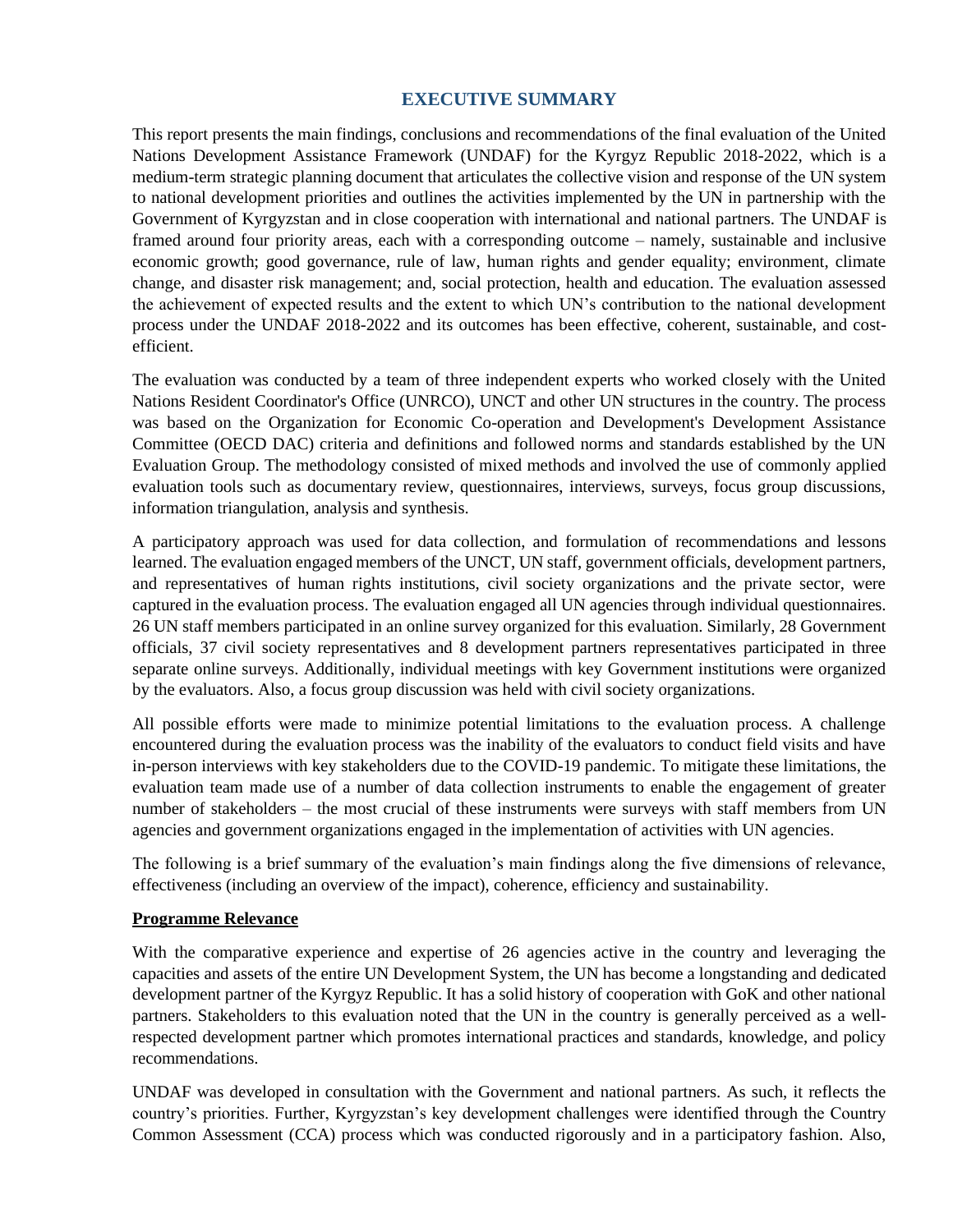UNDAF is well-aligned with the country's National Development Strategy 2018-2040 (NDS) and the Medium-Term Plan, "*Unity. Trust. Creation*." in the areas of economic development, governance and peacebuilding, environment/DRR, and social protection. UNDAF has also been closely aligned with the Agenda 2030. UNCT has developed an Action Plan to support Kyrgyzstan's implementation of the 2030 Agenda, which is fully aligned with UNDAF four priority areas, with a clear division of labour among UN agencies, timelines and progress indicators.

A major challenge during the implementation of the current UNDAF has been the country's political instability, which has been associated with changes in government structures and a high turnover of government staff. The political instability, the crisis of October 2020 and the ensuing Covid-19 pandemic have demonstrated the importance of the flexibility and adaptability of UN planning instruments. Participants to this evaluation noted that UNDAF activities, processes and systems have been flexible and adaptive in their response to emerging priorities. One area of such flexibility has been the COVID-19 response – both its health dimension and more broadly the socio-economic response based on the foundations laid out in the Socio-Economic Response Framework.

At the operational level, the Government and the UN were quick in reactivating the DRCU group (which, as mentioned in the previous section, convenes in crisis situations). During the period March-December 2020, DRCU was able to mobilise more than USD 74 million (against an originally estimated USD 51 m) to provide a rapid response and address the most urgent needs of vulnerable population. The health sector response to COVID-19 was organized under two main coordination platforms – the Disaster Response Coordination Unit (DRCU) led by WHO in close collaboration with the MOH and the Development Partner Coordination Council Health sector group led by WHO and the World Bank. Under the leadership the MOH and technical leadership of WHO, health sector partners agreed to deliver coordinated response under the Intersectoral Interagency Contingency Plan for COVID-19. UN agencies provided quick support to key ministries such as MoH and MoES in emergency preparedness and response. At the programmatic level, the most important achievement of the UNCT was the repurposing of funds to address the immediate impact of COVID-19 and the formulation of the COVID-19 Socio-Economic Response Framework (SERF), despite the complex political situation in the country. The agencies conducted several rapid assessments of the pandemic's impact on a variety of sectors, and in particular vulnerable groups. Supports were provided in a range of other areas, such as food assistance, addressing gender-based violence, economic empowerment and livelihoods support for vulnerable groups, etc.

Overall, COVID-19 was a real stress test of the UN reform. It accelerated the emergence of a UNCT better equipped to deal quickly and effectively with complex challenges. For all the flexibility of the UN system in Kyrgyzstan demonstrated in response to the COVID-19 crisis during 2020, some stakeholders interviewed for this evaluation noted that the new cooperation framework has to be fundamentally reshaped to respond effectively to the country's new development landscape. Adjustments need to be re-fashioned in terms of methods and approaches used to respond to rapidly changing conditions.

The PFSD has also been aligned with the UN's four programming principles, including leave no on behind; human rights, gender equality and women's empowerment; environmental sustainability; and accountability. A key feature of the work of the UN system in Moldova has been its significant focus on vulnerable and disadvantaged people – children, youth, women, persons with disabilities, people at social risk or with health challenges, persons in detention, migrants, etc. The UN supported the Government in developing and launching reforms in the justice sector, law enforcement bodies, forensic services and the prison system to make it more efficient and human rights compliant. The UN has also supported the preparation of key legislation approved by the Parliament to uphold the rule of law and protect human rights. The UN's Peacebuilding Fund (PBF) has been instrumental in fostering integrated interventions, joint operational activities on developing civic education teaching methodology and materials on gender equality and non-discrimination for school students, developing gender-sensitive local development planning and budgeting by Local Self-Government, promoting gender-sensitive journalism in PVE and media production, preventing violent extremism.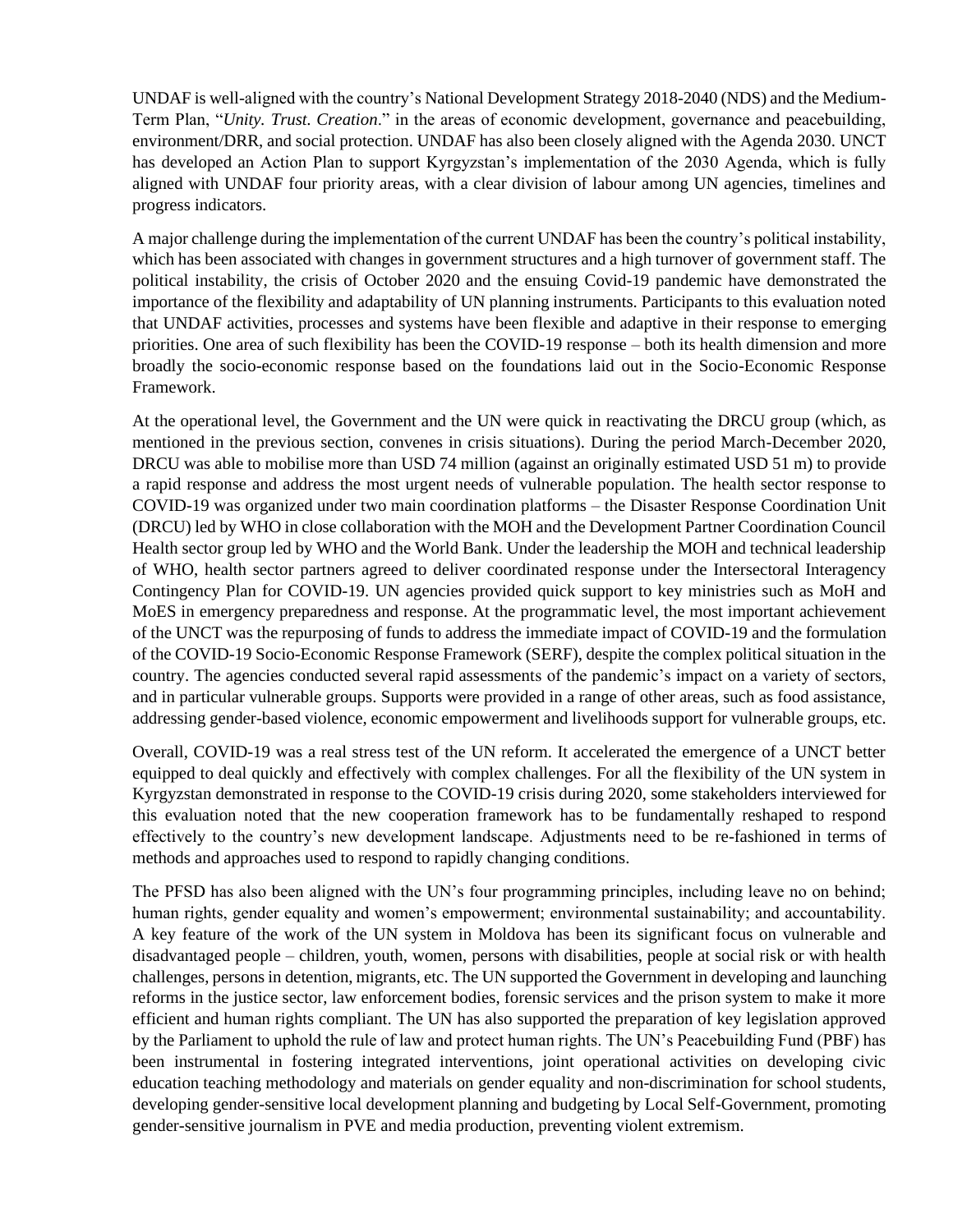However, when it comes to the actual results of the joint UN-Government work in the area of human rights, the situation is mixed. While progress has been made at the policy level with the ratification of eight of the nine core UN human rights treaties, the country has not yet acceded to the Convention for the Protection of All Persons from Enforced Disappearance (CED), the 1954 Convention relating to the Status of Stateless Persons or the 1961 Convention on Reduction of Statelessness. Further, only about 20% of UPR recommendations have been fully or partially implemented.

Gender partnerships have been a strong area of focus for the UNCT in Kyrgyzstan. The Gender Thematic Group has coordinated all the efforts of UN agencies related to gender equality and empowerment of women. At the strategic level, the UN has supported the development of the new Gender Equality Strategy (GES) for the period of 2021-2030 and its Action Plan. As a result of lobbying from the UN, a permanent Council on Women's Rights and the Prevention of Gender-Based Violence was established within the Parliament to work on women's rights issues and VAWG within the national legislative and policy agenda. Other achievements of the partnership of the UN with national counterparts include the endorsement of legislation addressing gender inequality, the 30% mandatory quota for women in local councils, the Law "On Protection and Safeguarding from Domestic Violence", and the Law "On Early Marriages". In January 2020, in partnership with the Government of the Kyrgyz Republic, the UN and the EU launched the Spotlight Initiative, an initiative that applies a comprehensive set of approaches based on social innovation, human rights, multi-sectoral and inclusive response and survivor-centred principles to the planning, coordination, implementation and monitoring of interventions across the initiative's six outcome areas. For all the positive achievements, sexual and gender-based violence (SGBV) and violence against children remain a persistent human rights concern, especially in the wake of the COVID-19 pandemic. UN's work in the area of gender equality and women's empowerment will benefit from greater focus on results-based joint work design on the basis of hard evidence and under the coordination of the GTG. Currently, the UNDAF lacks strong indicators on gender equality, except for gender markers in the JWPs. There is also a lack of minimum standards for gender sensitive monitoring and evaluation. There is also no evidence of joint UN action for GEWE communication and advocacy guided by the Gender Theme Group in cooperation with the Communication Group.

The UN has been committed to the principle of environmental sustainability as part of its programming, implementation and operations within a context of socially equitable and environmentally responsible sustainable development. This includes taking into consideration the impacts of its operations to the environment and climate for the purpose of instituting safeguards aimed to enhance the environmental benefits of activities, avoid irreversible environmental damage, foresee adverse impacts on the communities served by the UN, and ensure sustainable use and management of natural resources.

The UN has supported national efforts to boost the accountability, transparency effectiveness, and efficiency of Kyrgyz institutions to respond to citizens' expectations for rule of law, promote and protect human rights, and ensure access to services of vulnerable population groups, especially women, youth, minorities and persons with disabilities. Despite challenging and volatile political developments, which led to the adoption of a new constitution and a presidential form of government, the UN made notable efforts to strengthen democratic institutions in the country, particularly the electoral process, the justice system and the oversight role of the Parliament.

#### **Programme Effectiveness**

Overall, the UNDAF document is well-formulated and provides a comprehensive analysis of the country context, especially in the areas covered by UN activities. The document identifies with clarity the country's development needs and priorities and outlines UN's strategic approach to addressing them. The UNDAF results framework is quite extensive and complicated to navigate - it consists of 4 outcomes, 44 outcome indicators, 20 outputs and 130 output indicators. Only 86% of outcome indicators have a defined baseline and 80% have defined targets. Similarly, not all output indicators have properly defined baselines and targets. Only 100 output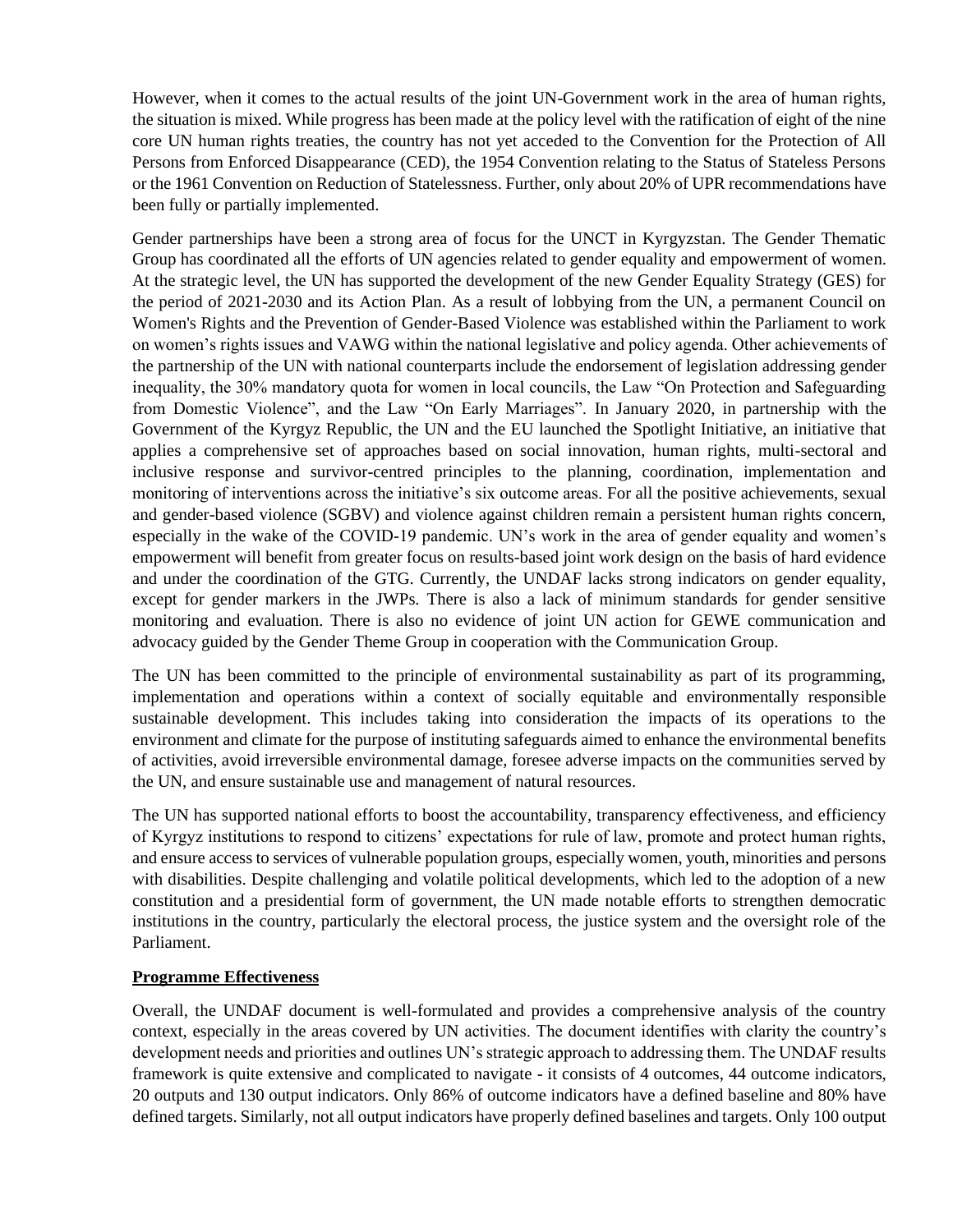indicators (77%) fully meet the SMART criteria. The other 30 have shortcomings in at least one dimension of the SMART criteria. The challenges with indicators, baselines and targets noted above are further compounded by the lack of data on the indicators identified in the UNDAF results framework, in particular disaggregated data about gender, migration, and other dimensions related to vulnerable groups.

Several participants from the agencies noted that reporting at the level of the UN is done in a rather fragmented and artificial way. Typically, at the end of the year, the agencies send to the RCO activity reports for what they have done during the year. In addition, the agencies have to do their own reporting, which adds to the burden of reporting they face. On the basis of agency reports, the RCO has to put together a coherent story of what was achieved by the UN system as a whole. For the RCO it is difficult to distil from agency reports evidence of progress and joint work under the UNDAF in line with the JWPs and the joint results framework. The RCO struggles in taking activity reports from the agencies and trying to frame some results language around what has been done by the UN system in the country. In way, with the exception of the really joint programmes reviewed further in this report, the annual reports are designed to "make it look" like the UN system has done some work together.

Summarizing the impact of the work of the UN system in the Kyrgyz Republic is challenging for several reasons. First, at this stage, the UNDAF cycle is still ongoing, whereas solid results will take years to materialize and become sustainable. A rigorous quantitative assessment of impact requires a large amount of data collected through dedicated surveys, an exercise which falls outside the scope of this evaluation. Second, as noted above, it is a significant challenge to construct a cohesive story of the work of the UN system in Kyrgyzstan knowing that, although undertaken in the framework of UNDAF, UN agencies' activities are largely pursued separately according to agency country programme and plans. Typically, the RCO constructs UNDAF annual reports by stitching together agency reports it receives every year from individual agencies. The UN annual reports are developed on the basis of agency activity reports, framing those activities in "results" terms in an artificial way. This is also reflected in the way the achievements are described in this section using evidence from the UN's annual reports. Third, the areas covered by the UN agencies are so broad and encompass such a variety of issues and sectors, that it is impossible to do justice to everything that is done by the UN in an assessment like this one. Given these challenges, the report provides a summary of the main achievements of the UN system based on qualitative information obtained primarily through the UNDAF annual reports and, to a lesser extent, interviews with stakeholders.

Out of the 130 output indicators monitored under the UNDAF, 46 indicators (36%) had been achieved as of the end of 2020 and another 38 indicators (29%) were partially achieved. The likelihood of the achievement of the other 46 indicators by the end of 2022 is uncertain.

In the area of *Sustainable and Inclusive Economic Growth*, the focus of the UN's work has been on the promotion of economic growth and creation of decent work and job opportunities. In partnership with Government bodies, the UN has contributed to the development of policies and strategies and ratification of international agreements and protocols. The UN supported the capacities of Micro, Small and Medium-sized Enterprises (MSMEs) to better access innovative, energy-efficient and cost-effective green technologies such as value chains for sewing production, bio-gas equipment for cooking, bakeries and greenhouses, as well as trade support services to companies to increase their export potential. Farmers' groups and processors gained access to finance through a small grants programme in collaboration with local financial institutions, and to processing, storage and conservation, and cooling equipment. Support to business development projects in tourism, agriculture, education, food processing, textiles and trade led to creation of additional jobs, including women. The UN supported the decentralization of pasture management, which strengthened pasture governance with determination and collection of pasture use fees. The UN supported the development of tourism management plans and green policies. The UN also supported pastoral communities to become less dependent on livestock and to better adapt to climate change through the adoption of green technologies. In the area of food security and nutrition, the UN supported the monitoring of food prices, development of the Food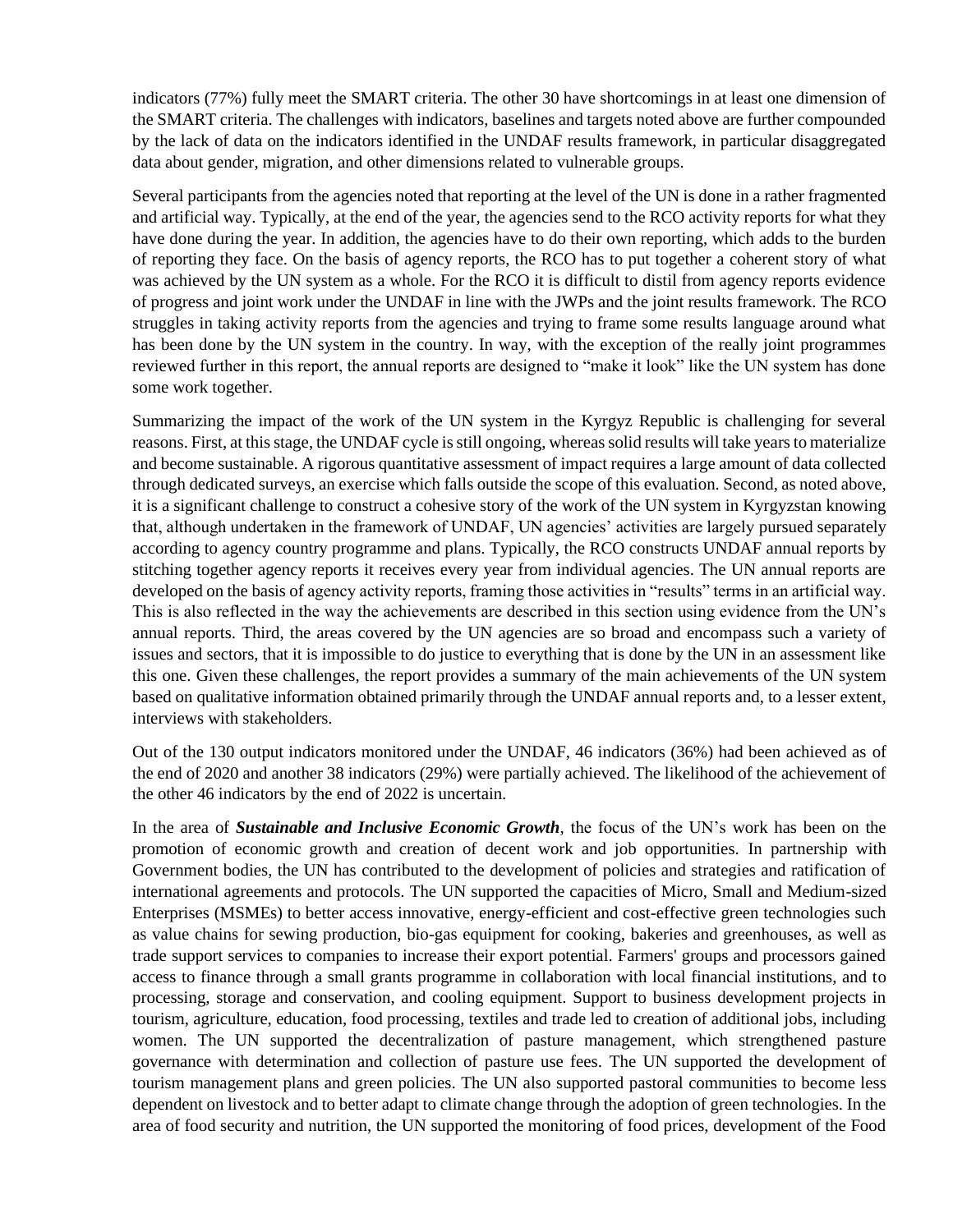Security Atlas, development of a regulatory framework for school gardening, dissemination of breastfeeding and complementary feeding recommendations to health facilities, development of guidelines on Infant and Young Child Feeding (IYCF), etc.

In the area of *Good Governance, Rule of Law, Human Rights and Gender Equality*, UN agencies have focused on enhancing accountability, transparency, effectiveness and efficiency of state institutions to respond to citizens' expectations for rule of law, justice, and peace. the UN supported parliamentary and local elections in 2020-2021 by improving the capacities of electoral administration bodies and enhancing inclusion, integrity & transparency of electoral operations and by assisting Kyrgyz citizens including women, youth, migrants, PwD to exercise voting rights. The capacity of the Central Election Commission (CEC) was strengthened by modernization & massive trainings on voter registration equipment, improving external communication, introducing ICT solutions for voter lists, campaign finance, engagement platforms, cybersecurity. Massive information campaigns were conducted on inclusiveness, women's participation & representation, voter education, registration of migrants. The UN system supported the Parliament to better exercise its oversight functions and establish mechanisms for engagement with civil society. The UN supported the preparation of important legislation approved by the Parliament to uphold the rule of law and protect human rights. The UN provided support to national legal and judicial institutions to harmonize new legislation regarding criminal and administrative law, increase public interaction with vulnerable and business community groups, and monitor legal reform to enable evidence-based strategic planning and policymaking. The UN supported a review of the national criminal justice practices leading to identification of the systemic gaps and inconsistencies in the criminal legislation. As a result of UN's work, thousands of citizens have benefitted from free legal aid services, including women and people with disabilities, and victims of human trafficking. This work has enhanced access to justice and fewer grievances among the citizens. There has been a noticeable increase in awareness of citizens about human rights and gender issues, and hence effective voice of the citizens and better oversight of the government's decisions and policies.

The UN has supported the Government's commitment to ensure full participation of women and girls in the society and expanding their rights and opportunities. The UN advocated for instituting a 30% gender quota in local councils based on a law that was endorsed by the Parliament. With UN support, Emergency GBV Mobile Groups consisting of police officers, health, social workers and psychologists were deployed to support SGBV female survivors and their children. The UN assisted the development of state policies to prevent violent extremism and sustain peace anchored on social cohesion and civic engagement. It also contributed to strengthening communities' resilience to violent ideologies by enhancing their meaningful participation in local development and providing income generation opportunities with focus on youth. The Kyrgyz Republic was the first country to end statelessness in the world. The UN supported the Government in improving the birth registration process, thus preventing childhood statelessness.

In the area of *Environment, Climate Change and Disaster Risk Management*, UN agencies have contributed to improving environmental and disaster management policies, strategies and legal frameworks, as well as data management system for evidence-based decision-making. Kyrgyzstan has approved the Regulation that puts conditions in place to generate and supply electricity using renewable sources. Accountability systems for sustainable forest management were promoted at the national level, combined with training on natural resource and livelihood management, demonstration of farmer field schools and advocacy campaigns on the effective use of land and water resources. The UN's engagement at the policy level also included the ratification of the Kigali Amendment to the Montreal Protocol that commits the country to cut production and consumption of hydrofluorocarbons by more than 80 per cent over the next 30 years.

With UN support, the National Concept on Protection of Population and Territories of the Kyrgyz Republic from Natural Disasters and Emergencies 2018-2030 was adopted by the Government, based on the priorities of the Sendai Framework for Disaster Risk Reduction. The Crisis Management Centre's Information Analysis and Management System of MES was upgraded to improve inter-agency cooperation and improve access to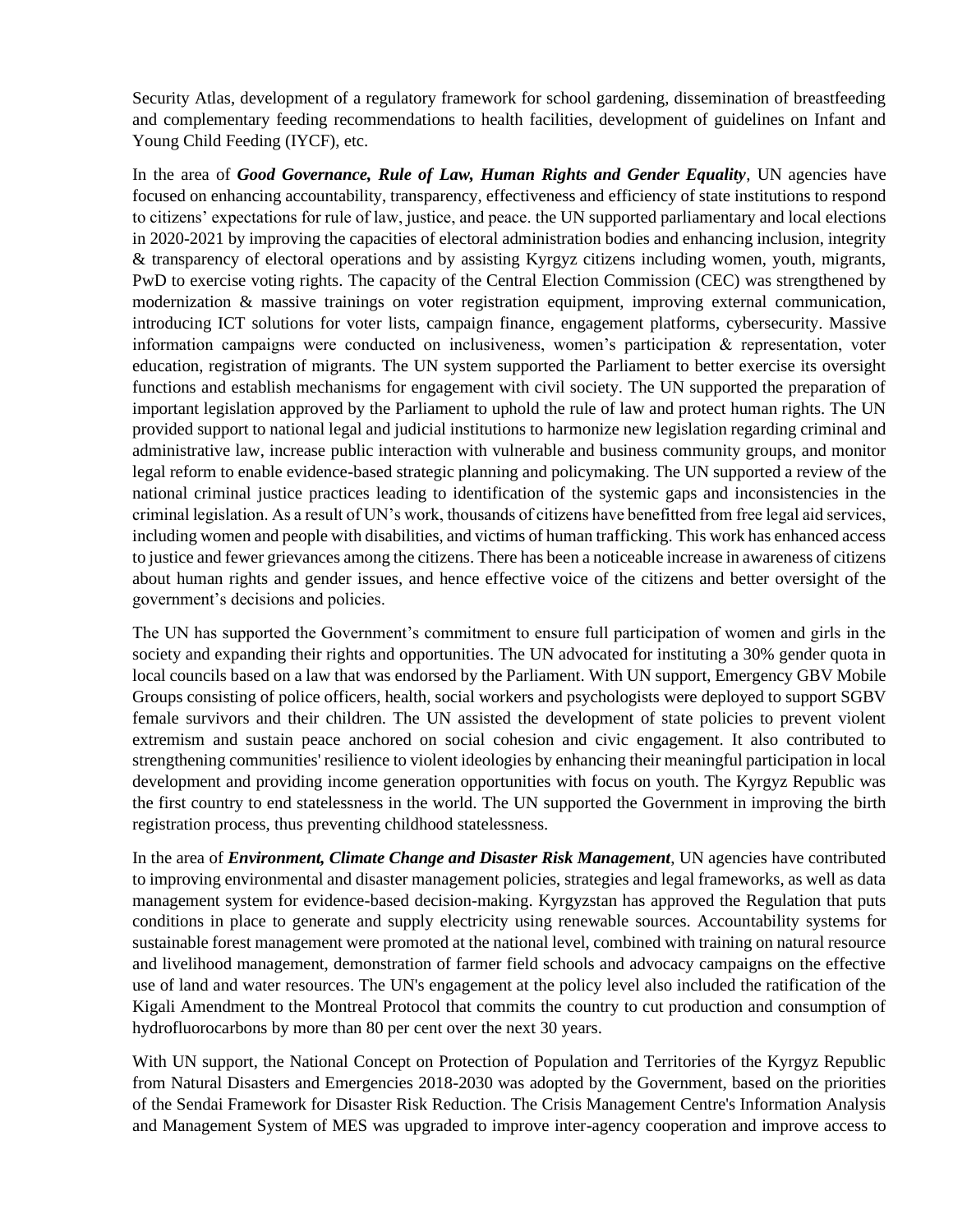open disaster statistics data. In collaboration with the Ministry of Health and the Ministry of Emergency Situations, the UN conducted a strategic assessment to identify and prioritize hazards by risk level and guide risk-informed planning, capacity building and allocations of resources at national and province level. The UN has also supported environmental protection and climate change and resilience practices in rural communities.

In the area of *Social Protection, Health and Education*, UN agencies have provided support in addressing citizens' vulnerabilities throughout the life cycle with a focus on those residing in rural areas and the most vulnerable. UN agencies have supported the efforts of national partners to ensure that children, young persons, women and vulnerable people are in school, learning, training or have gainful employment and receive quality education and skills, have access to necessary learning conditions, including adequate nutrition. The focus has been on those left behind, including girls, the poorest, those with disabilities, children left behind by migrant parents, children being trafficked or engaged in child labour. The UN agencies have prioritized policy dialogue, generating evidence and analysis for more accurate measurement of poverty, and contributing to the improvement of the situation of poorest families with children in remote rural areas. The UN agencies have supported the development policies, strategies and legal frameworks, as well as data management system for evidence-based decision-making in the social protection, health and education sectors.

In the area of education, UN's assistance has focused on early childhood development and primary and secondary levels education. In partnership with development partners, the UN supported the Ministry of Education and Science to undertake a comprehensive education sector analysis to inform the elaboration of the sector development strategy beyond 2020, assisted in further digitalization of education through strengthening EMIS as part of the "Tunduk" initiative and pre-testing e-assessment tool in Issyk- Ata. Also, the UN has provided assistance to enhance schools' technical and management capacity to provide improved nutritious meals to primary school children. In the health sector, the Universal Health Coverage was at the centre of UN's efforts to support the Government of Kyrgyz Republic to develop the fourth-generation health reform program "Healthy Person – Prosperous Country". The UN conducted strategic assessments to identify key hazards and conducted capacity building activities. The UN provided support to conducted Intra-Action Reviews of the country COVID-19 response in 2020 and Measles outbreak in 2019 jointly with key stakeholders from the Ministry of Health. Furthermore, the UN supported the Ministry of Health and Social Development in introduction and scale up high-impact interventions to reduce maternal mortality and morbidity such as Confidential Enquire into Maternal Deaths and Near Miss Case Reviews at the hospital level. Activities were undertaken to improve sexual reproductive health and HIV services at the primary health care level, including capacity building and community empowerment of key populations. The UN supported the national response to HIV and tuberculosis through the procurement of high-quality diagnostic tests, antiretroviral tests and second-line tuberculosis medicines. In the area of nutrition, the UN assisted in the development of the Law on Protection of Breastfeeding and Regulation of the Breastmilk Substitutes. Hygienic requirements on manufacturing, storage, transportation and selling of iodized salt were also developed.

#### **Programme Coherence**

Since the launching of the UNDS reform in 2018, good progress has been made in strengthening the coherence of the UN system in the Kyrgyz Republic. However, when asked to identify the most significant challenge in the work of the UN system in the country, the most common response provided by Government officials involved in this evaluation was the "overlap" or "lack of coordination" between agencies. This is an indication that Government counterparts do see in clear terms the need for more effective coordination between the agencies. CSOs engaged in this evaluation were critical of the quality of coordination of UN agencies. The lack of effective coordination is characteristic of both government agencies and development partners, including the UN. Although the agencies are generally keen on more coordination and cooperation with each other, they are primarily motivated by their own interests and place them above the interests of the whole UN system. This is evident in the way they plan, implement, track and report their activities – all these functions are primarily driven by internal imperatives and guidelines rather than requirements that relate to the whole of the UN.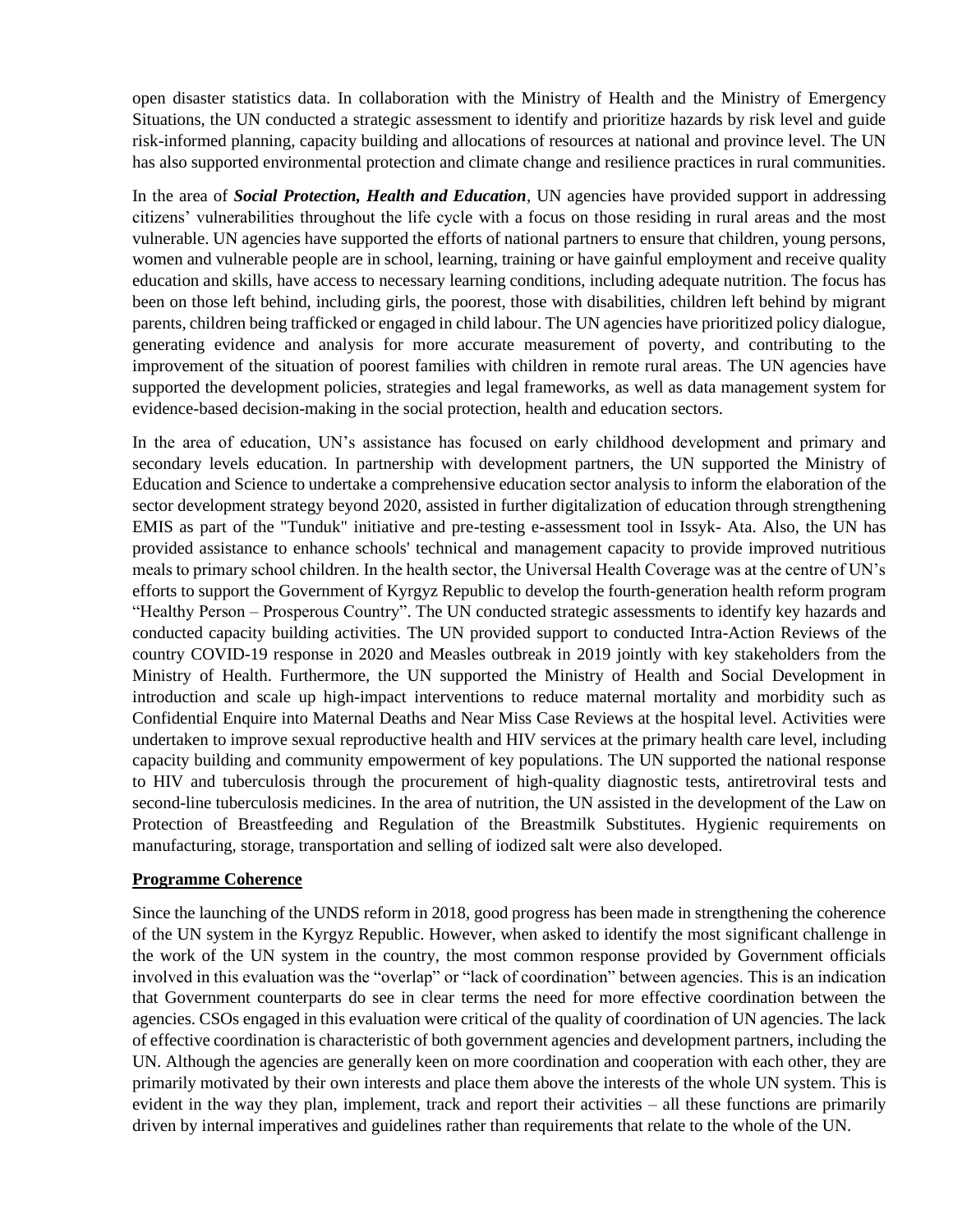While the agencies have their own planning tools agreed with their government counterparts, the UNDAF has served as an overarching framework that encompasses the work of all the agencies. UN agencies engaged for this evaluation referred to the UNDAF as a reference document for their programmatic work. However, drawing references to the UNDAF when developing programme documents is not a strong indicator of alignment given that the UNDAF framework is too broad. In general, collaboration between the agencies is usually not a result of a common reading of the UNDAF, but a result of concrete opportunities for financing, joint actions and common interests. For the agencies, the most essential planning tools are their own planning documents, agreed with their line ministries and other counterparts. Although the number of joint programmes and initiatives has increased, there is potential for more joint programming.

Under these conditions, achieving meaningful and harmonized planning at the level of the UNDAF is challenging. Complementarities should be strengthened to enable agencies to fully implement their mandate while working together. Participants of this evaluation pointed out the need for the RGs to step up in playing a greater role in planning and, particularly, joint planning, rather than just monitoring and reporting, which is the case currently. Despite the structural challenges noted above, there are opportunities for improvement and stronger coordination in the planning process. At a fundamental level, the UNCT should promote a higher degree of awareness among UN staff members about the UN reform and its implications for joint delivery. The RCO is well-positioned to facilitate this process through some targeted training. Further, the agencies should interact, communicate and collaborate more effectively on the planning process. They should open their programme planning and project design process to other agencies and the RCO. The role of results groups in planning should be strengthened to ensure that planning under the UNDAF is not done as the sum of agency plans, but as a process that consolidates and integrates the efforts of the agencies. The RCO should become more involved in the facilitation of communications and flow of information among UN agencies on planning matters. It should also keep track of agencies' planning processes and timelines, provide regular updates to agencies and identify opportunities for inter-agency consultations. The RCO could also facilitate a more harmonious alignment of UN planning processes with government planning approaches at the sectoral and national level. The RCO could also organize more frequent team-building initiatives at the level of the UNCT.

#### **Programme Efficiency**

The full implementation of the UNDAF was estimated to require a total of USD 221 m, which included USD 75 m committed from core and non-core resources and an estimated funding gap of USD 145 m. For the period 2018-2020, the UN system in the Kyrgyz Republic has spent a total of USD 157 m (excluding Covid-19 spending for 2020), which represents about 70% of the total amount expected to be mobilized under the UNDAF. This amount of expenditure indicates a good resource mobilization performance, as based on this trend the UNCT is expected to surpass the UNDAF mobilization of target of USD 221 m for the current cycle. According to the agencies, the COVID-19 pandemic and economic crisis affected negatively their resource mobilization efforts. However, the agencies were quick in reacting to the crisis by adjusting their programming and budgets. More than half of the UN's annual financial support for Kyrgyzstan in 2020 was re-purposed to the COVID-19 response through DRCU's USD 67.4 m Response and Recovery Plan, in full agreement and coordination with the Government. Remaining response activities were embedded into the SERF, for which the UN mobilized USD 48 m, including additional repurposed funds by UN agencies.

The UNDAF document envisaged the development of a joint resource mobilization and strategy, which would will explore and promote government cost-sharing and stronger partnerships with the private sector, including individual donors and corporate partners, to address funding gaps for the planned outcomes, and related programmes and projects. Such a strategy has not materialized yet. At the time of this evaluation, the RCO was leading the development of a Joint UN Resource Mobilization/Financing and Partnerships Strategy (RMPS). Given the significant delay, it is unlikely that the RMPS will become a fully operational tool in the ongoing cycle. Any major actions in the strategy will likely not get implemented in the current cycle due to the insufficient time until the end of the cycle.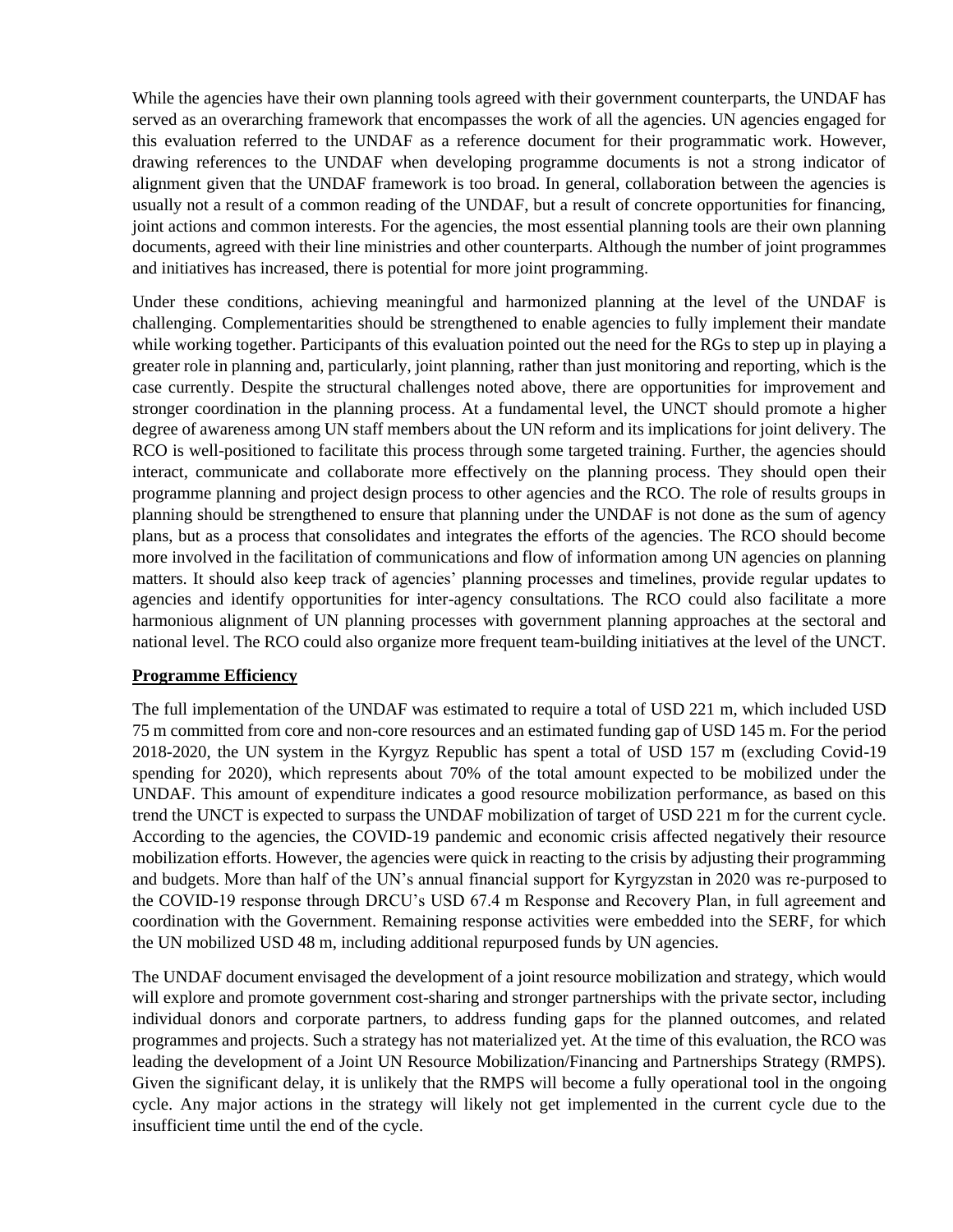The total amount of money spent by all agencies shown in the table amounted to about 66% of what they had planned on an annual basis. Part of the explanation for this was that following the pandemic and the development of the SERF, agencies rapidly expanded their resource mobilization targets in anticipation that they would raise substantial new funds to address the pandemic. This did not materialize, resulting in a greater projection of resources, while actuals raised remained limited compared to that. Going forward, it will be useful for the UNCT to track expenditure at the level of the UN on a regular basis. For this it should establish the right monitoring mechanisms to be able to track overall expenditure across agencies. The agencies should cooperate by providing the information to the RCO on a regular basis and assisting with the analysis.

#### **Programme Sustainability**

One of the key challenges identified by the UN agencies operating in the country is the availability of funding. As core funding remains quite limited, several agencies rely primarily on unpredictable donor-based funding for their activities in the Kyrgyz Republic. In these conditions, government cost-sharing seems to be the most sustainable funding option for many of the UN agencies going forward. A number of agencies have already received cost-sharing from the government. However, in the conditions of increased public debt due to the COVID-19 crisis, the Government's fiscal space will remain constrained with limited opportunities for costsharing. Going forward, the UNCT needs to expand its financial capacity to respond to the demands of national partners for support and expertise. Measures towards this should be spelled out in the Joint Resource Mobilization/Financing and Partnerships Strategy (RMPS) currently being developed under the coordination of the RCO.

The activities of the agencies in the current programme cycle have had a significant focus on innovations and piloting. The basic assumption behind these activities is that successful initiatives will be replicated, scaled up and institutionalized. There have been a number of good examples, where piloted schemes have become institutionalized as part of formal government structures funded through the state budget, thus ensuring their sustainability in the long-run. There are also initiatives for which it is not always obvious how they will be replicated and scaled up. Some pilots do not get fully integrated into national structures, which can then take them forward sustainably, but remain operated by the UN. Overall, there is a need to design pilot initiatives more carefully to ensure that they become systemic, scaled up or replicated and that effects do not remain limited in scale and scope. Crucial for the scaling up of piloted interventions is that their design include a clear plan for what is expected from the pilot initiative and how they are expected to be replicated. The agencies should also establish an effective system for tracking the performance of pilot initiatives over time.

UN's work in this cycle has had a significant focus on the development of policies across a range of sectors and areas. Getting changes embedded at the level of formal policies or laws is a crucial requirement for sustainability, because it creates obligations for public institutions and actors to act on the prescriptions of those laws and policies. However, it is not enough - what matters ultimately is to get those laws and policies implemented in an effective fashion. The implementation of the existing legal and policy framework is a serious challenge. While many laws and policies are already in place, only a part of them gets fully implemented. Weak implementation was brought up as a challenge for government and non-government partners many times during interviews for this evaluation.

One challenge pointed out by participants of this evaluation was the limited engagement of government officials with the UNDAF structures and processes, due to several factors, especially political instability. Government officials also noted that there is limited engagement of Government representatives in the monitoring of UNDAF initiatives. This lack of strong coordination leads to longer periods needed for the agreement of various projects – this point was raised a few times by Government officials engaged in this evaluation. Overall, there is a need for more effective communications with the Government, especially the political leadership, starting with the Joint Steering Committee meetings which haven't been convened for a while.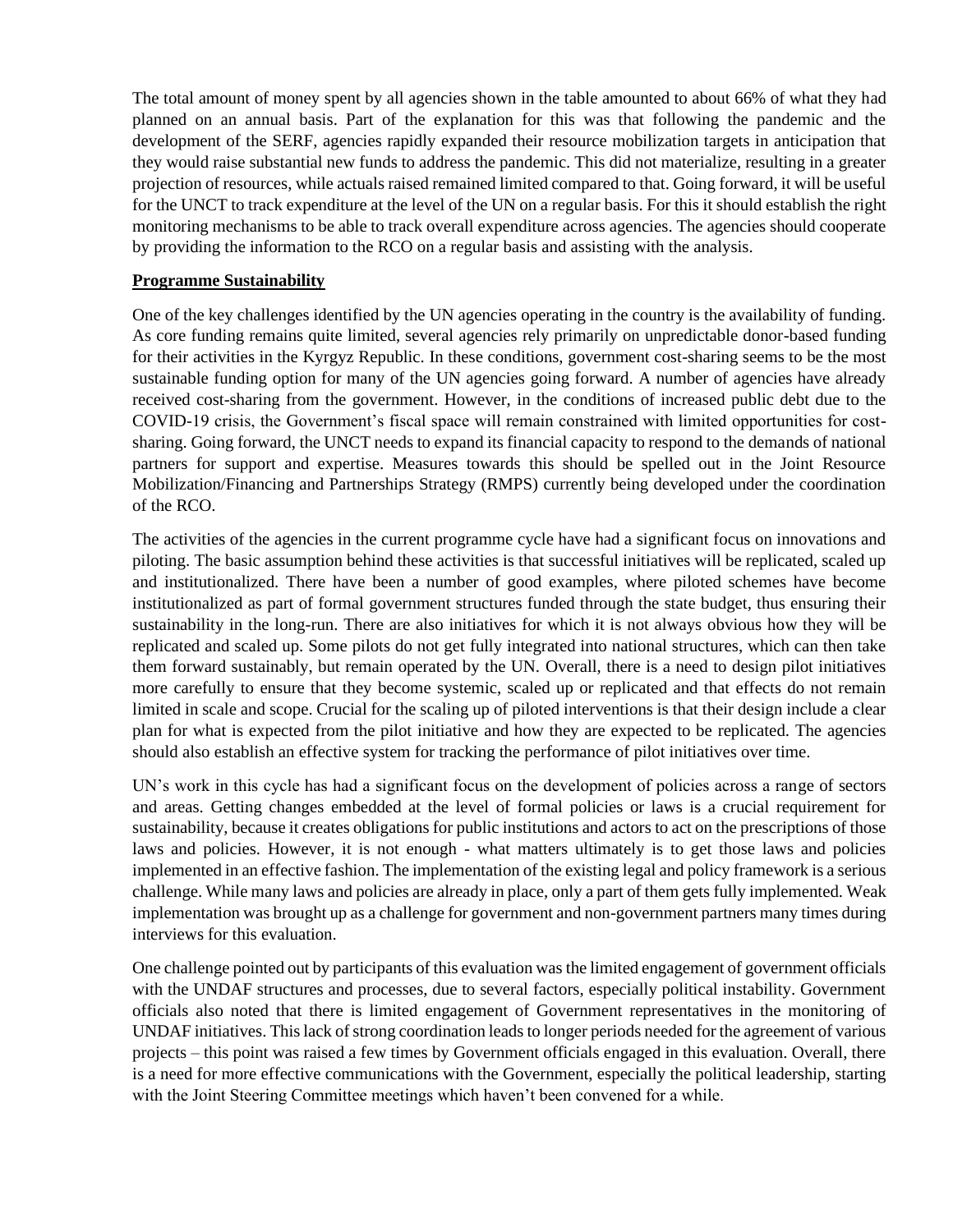From the UN's perspective, CSOs have actively participated in all stages of UNDAF design and implementation. Engagement with CSOs is complemented by ad hoc issue-based consultations to quickly respond to human rights violation cases and other challenges to the normative values of the UN. Furthermore, for some agencies the COVID-19 pandemic resulted in the diversification of partnerships with CSOs. However, the external situation for civil society in the country has become more challenging in the last few years. CSOs are increasingly facing challenges due to Government legislative initiatives aimed at diminishing civic space and limiting public participation and access to information. In light of this deterioration of the environment for the operations of civil society, some civil society representatives involved in this evaluation thought that the UN has not responded effectively to the interests of civil society and has not contributed sufficiently to the widening of democratic space in the country. Another important section of the society that has the potential to play a greater role in the country's development process is the private sector. Although the UNCT has made some progress in involving private sector companies in its activities, the overall engagement of the private sector by the UN system under the UNDAF has been limited. The UN and GoK should identify ways for channelling the resources and contributions of the private sector more effectively towards the country's development objectives.

Development partners engaged in this evaluation appreciate the role of the UN in the country and the close relations that the UN agencies have forged with national partners. Development partners use the UN "*to open doors*" to national entities. However, there is the room for more effective coordination and information-sharing with development partners. Some development partners think that the UN could play a greater role in development effectiveness. The UN system could further support the government in improving its coordination capabilities under the DPCC platform. Also, UNDAF structures and DRCU can be strengthened to allow for more effective engagement of donors. UN's partnership with IFIs could also be further strengthened. Development partners also raised the need for more and better information from the UN, especially with regards to the results that the UN system in producing in the country.

This evaluation provided an opportunity for drawing some important lessons from the experience of the UNCT with the current programme which may be used in the development of the new cooperation framework. The following are a couple of key lessons identified in the course of this evaluation.

*Lesson 1*: The structure of funding is a critical factor in rallying UN agencies to work together. The fragmented nature of UN funding is a serious shortcoming that impedes joint implementation. However, the COVID-19 crisis served as a rallying factor for UN agencies by combining joint funding with a joint purpose for the UN agencies. The COVID-19 pandemic showed that it is important to strengthen national preparedness, anticipatory action and contingency planning in order to be able to take a fast response when new emergencies occur. Going forward, it will be important to strengthen UN's role in humanitarian settings allowing integrated critical assistance in multiple sectors based on the agencies' comparative advantages. It will also be important to maintain this spirit of cooperation and extend it to the planning and implementation of the new programme.

*Lesson 2*: The UN cooperation framework guidance talks about "integrated programming". How are the current UNDAF work process aligned to "integrated programming" and what should UNCT in the Kyrgyz Republic be doing differently to enhance "integrated programming"? While planning is done jointly by the agencies in the form of JWPs under the UNDAF, it is clear to everyone involved in this evaluation that for the most part the implementation of the UN programme in the Kyrgyz Republic is done individually by the agencies on the basis of their own country programmes (or sometimes even regional programmes). As noted in this report, once the work plans are approved, the agencies run with their own country programmes towards implementation. Further, reporting at the level of the UN is done in a rather fragmented and artificial way, with the agencies sending to the RCO activity reports at the end of the year. For the RCO it is difficult to distil from agency reports evidence of progress and joint work under the UNDAF in line with the JWPs and the joint results framework. The RCO struggles in taking activity reports from the agencies and trying to frame some results language around what has been done by the UN system in the country. In way, with the exception of the really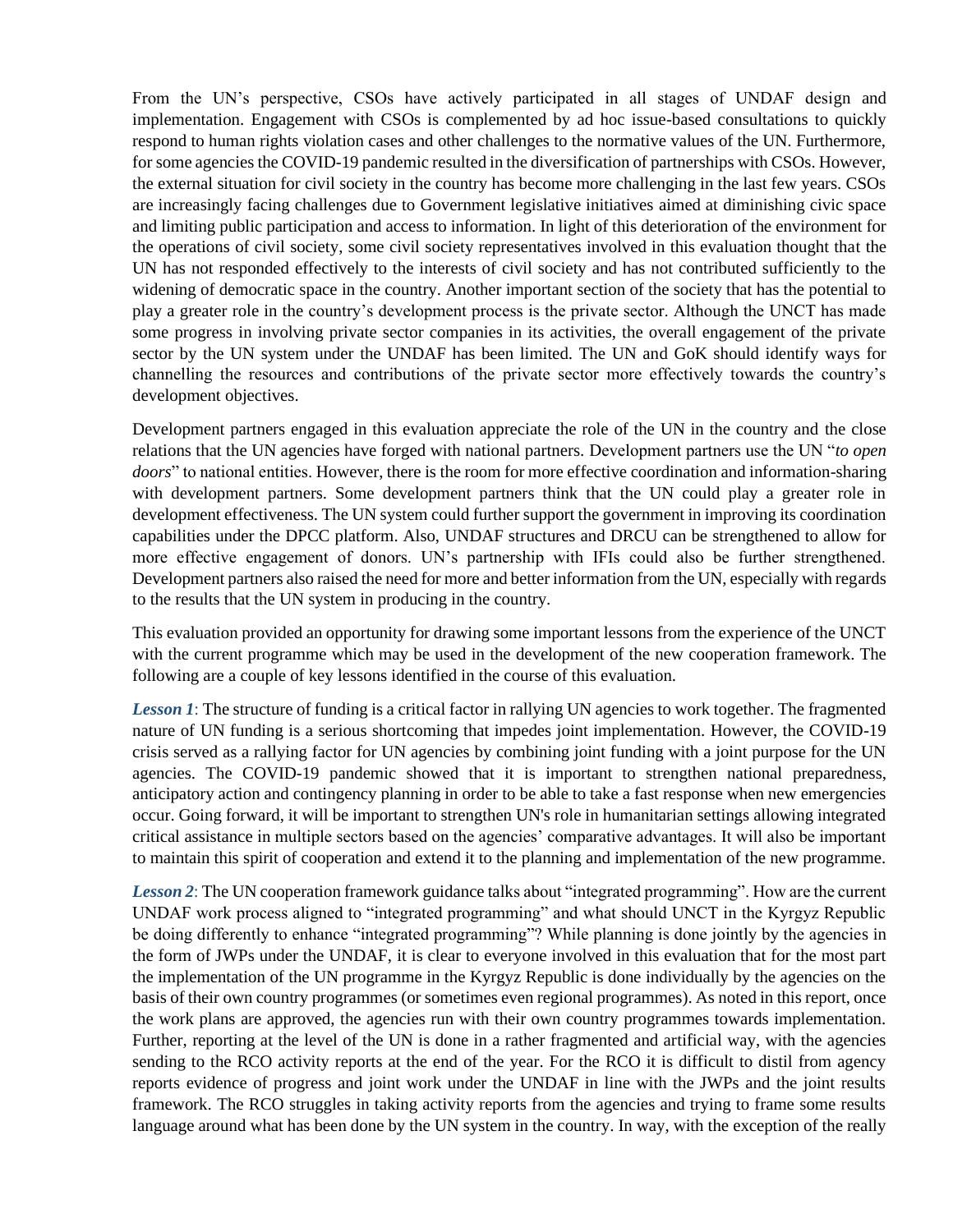joint programmes reviewed further in this report, the annual reports are designed to "make it look" like the UN system has done some work together. The Spotlight Initiative is a good example of "joint programming" in the way it was conceived, the way it was developed, the way it was clustered into pillars, and the way its activities are carried out. However, as has been noted in the report, this initiative has generated some reaction among the implementing agencies due to its "integrated" nature and the "loss of full control" by the agencies. What this indicates is that integration (and joint implementation) comes with some reaction to it and it will take time for new ways of implementing and a new mindset of cooperation to set in.

Based on the analysis presented in this report, this evaluation report provides the following recommendations for the consideration of the PFSD stakeholders.

## **RECOMMENDATION 1**

*Improve UNDAF's results framework and results-based management practices*

- Going forward, this framework should be simplified both in terms of the number of indicators and the way they are framed.
- For a framework of this importance, it will be essential for the UNCT to develop a complete results framework, with all baselines and targets determined and defined upfront.
- This shortcoming should be addressed in the upcoming UNSDCF by aligning the indicators with the country's SDG framework.
- Another observation derived from this assessment is the importance of identifying meaningful and solid UNDAF indicators that meet the SMART criteria.
- Thus, another suggestion going forward is to reduce the number of JWP activities and improve their relevance by broadening them to a level that allows several agencies to work under one activity line.
- When it comes to the output and activity levels, there are no direct and solid indicators related to gender equality or other LNOB dimensions, except gender markers used in the JWPs.
- Although some attempts have been made by the agencies to introduce methodologies for the tracking of UNDAF expenditure on the basis of gender, this is an area that requires improvement in the next programme cycle.
- The overall opinion of UN stakeholders involved in this evaluation is that the MEG group is relatively weak and not very active. There is also a lack of clear understanding among stakeholders about the division of labour between the MEG group and RGs. Evaluation participants highlighted the need for strengthening the M&E group, especially its coordination function across M&E systems of individual agencies. The M&E related challenges identified in this report point to the need for further training for M&E group members.

## **RECOMMENDATION 2**

*Strengthen the inter-agency coordination and cooperation infrastructure*

- Agencies should engage more effectively with the joint coordination mechanisms they should allocate the necessary resources and staff time to the UN coordination process.
- There is a need for a more regular, predictable and structured engagement of Government officials with the UNDAF process through the RGs. Also, the UNCT needs to consider ways and means for a more effective engagement of non-governmental stakeholders with the RGs.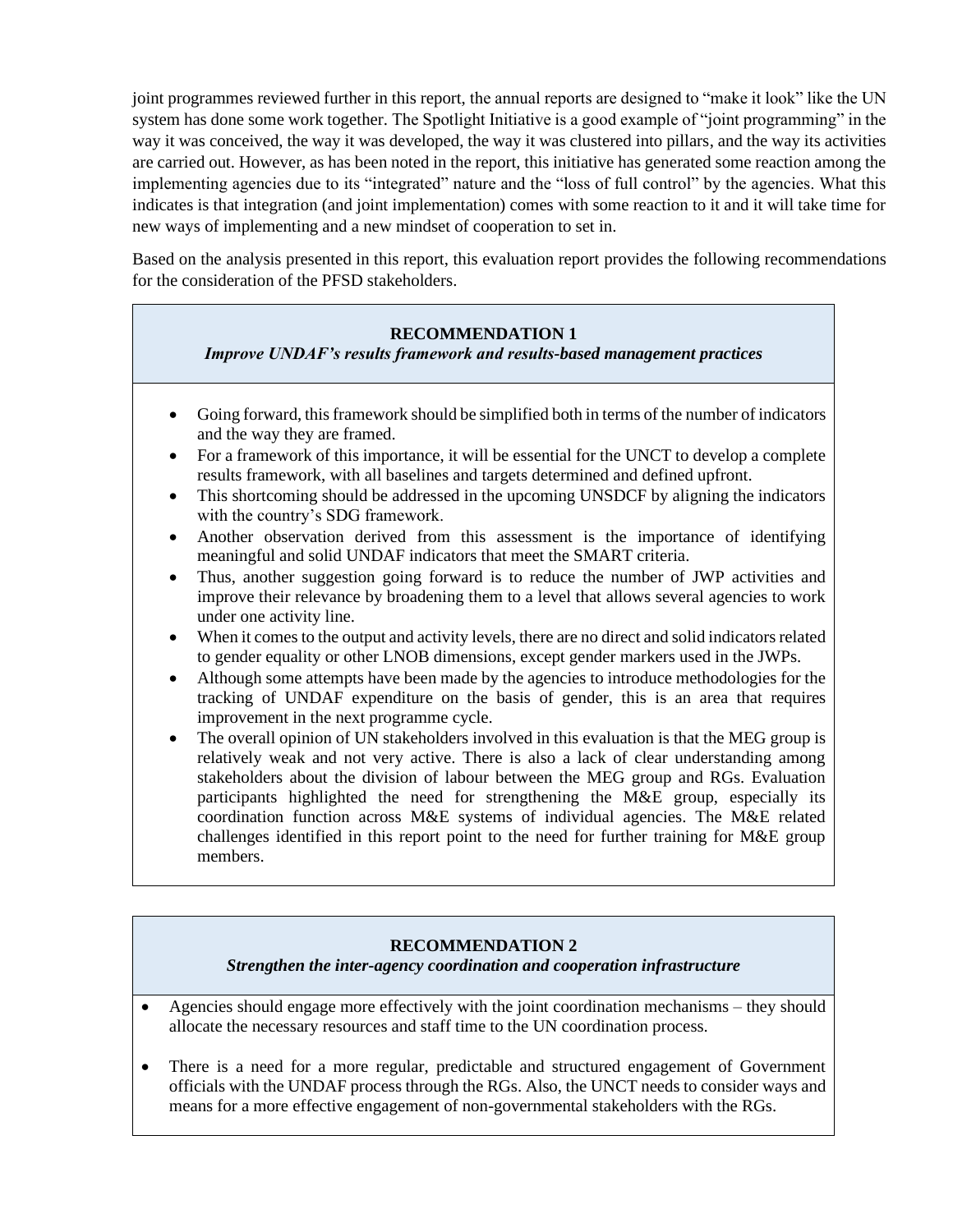- The focus of RG meetings should be more on joint programming, especially when financing opportunities for such programmes arise. Their role in planning should be strengthened to ensure that planning under the UNDAF is not done as the sum of agency plans, but as a process that consolidates and integrates the efforts of the agencies.
- The agencies should interact, communicate and collaborate more effectively on the planning process.
- UNCT should promote joint programming by identifying and institutionalizing incentives for the agencies to engage in joint programmes. RCO could supplement this process with training for agency staff on modalities and approaches of joint programming.
- There is a need to review existing inter-agency thematic groups with a view to streamlining the overall functioning of the coordination infrastructure, optimizing the division of labour and ensuring greater synergies in the coordination process.
- There is also an opportunity to assess the performance of the inter-agency coordination infrastructure in light of existing DPCC mechanisms.
- The RCO should become more involved in the facilitation of communications and flow of information among UN agencies on planning matters. The RCO should also keep track of agencies' planning processes and timelines, provide regular updates to agencies and identify opportunities for inter-agency consultations. The RCO could also facilitate a more harmonious alignment of UN planning processes with government planning approaches at the sectoral and national level. The RCO role in planning process needs to be enhanced and contribute to the harmonisation of planning.
- UNCT should promote a higher degree of awareness among UN staff members about the UN reform and its implications for joint delivery – i.e. key elements of the reform, its objectives, what it means for cooperation and joint implementation on the ground, etc. The RCO is wellpositioned to facilitate this process through targeted training.

#### **RECOMMENDATION 3** *Strengthen Joint Planning and Implementation*

- Under these conditions, achieving meaningful and harmonized planning at the level of the UNDAF is challenging. Complementarities should be strengthened to enable agencies to fully implement their mandate while working together.
- RGs should play a greater role in joint planning, rather than just monitoring and reporting. The role of RGs in planning should be strengthened to ensure that planning under the UNDAF is not done as the sum of agency plans, but as a process that consolidates and integrates the efforts of the agencies.
- The UNCT should promote a higher degree of awareness among UN staff members about the UN reform and its implications for joint delivery.
- The agencies should interact, communicate and collaborate more effectively on the planning process. They should open their programme planning and project design process to other agencies and the RCO.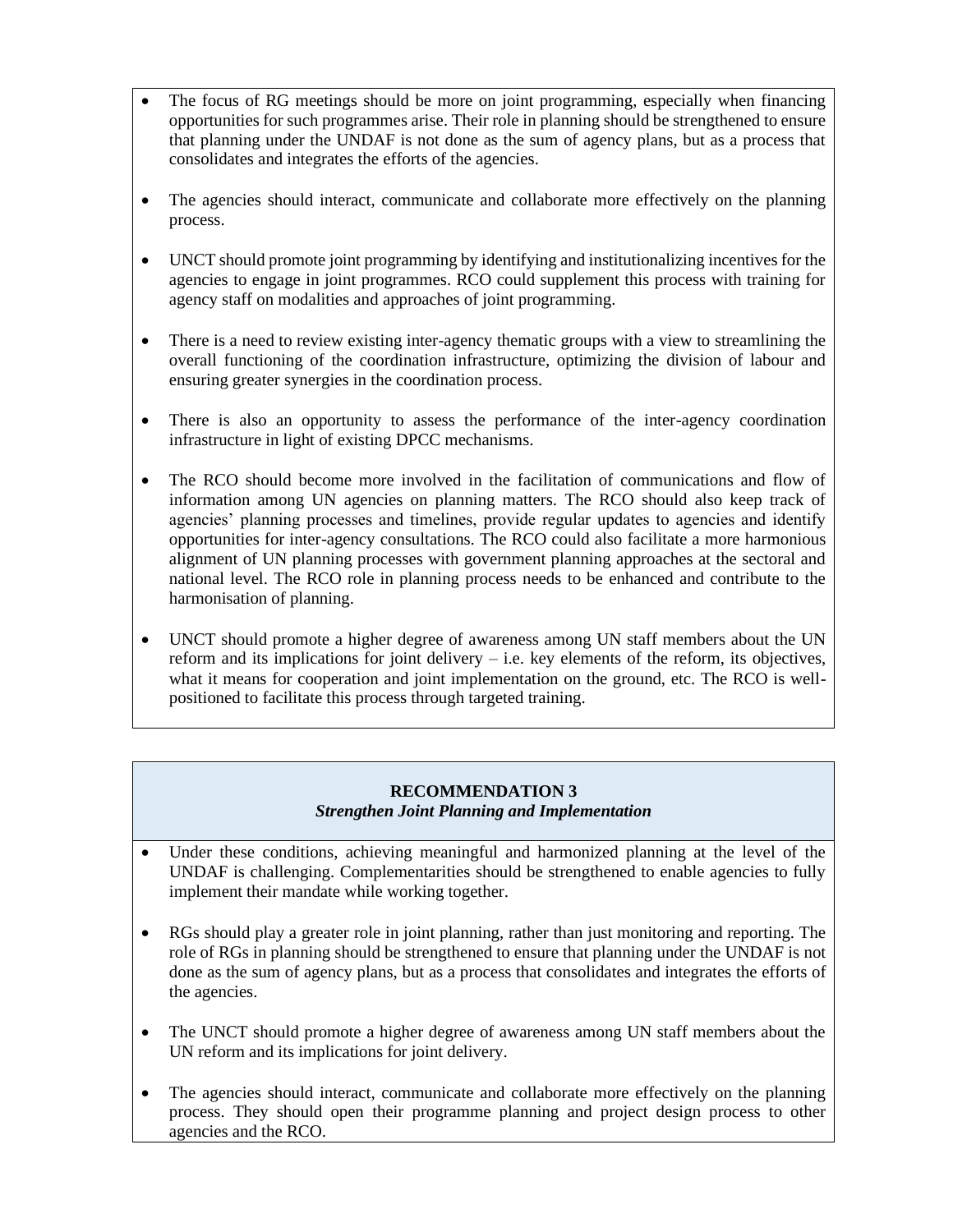- The RCO should encourage joint planning through targeted training. The RCO should also organize more frequent team-building initiatives at the level of the UNCT.
- The RCO should become more involved in the facilitation of communications and flow of information among UN agencies on planning matters. It should also keep track of agencies' planning processes and timelines, provide regular updates to agencies and identify opportunities for inter-agency consultations.
- The RCO should facilitate a more harmonious alignment of UN planning processes with government planning approaches at the sectoral and national level.
- RCO's and UNDP's "integrator" roles should be clearly defined, aligned and communicated to the UNCT and national counterparts.

## **RECOMMENDATION 4** *Strengthen UN's Programmatic Offer*

COVID-19 Response

• The joint UN-GoK response to the challenges that have emerged from the COVID-19 crisis should be central to and fully embraced by the upcoming cooperation framework.

Gender

- UNCT should undertake a gender assessment at the level of UNDAF to identify challenges and opportunities for improvement.
- In the upcoming cooperation framework, UNCT should mainstream gender across programmes through targeted interventions and resource allocations. UNCT should strengthen the gender aspects of the results framework by improving the disaggregation of indicators and targets. UNCT should also introduce standards for gender sensitive monitoring and evaluation under UNDAF.
- The UN should also strengthen joint GEWE communication and advocacy.

Other

• The new UNSDCF should cover the full spectrum of humanitarian-development-peace actions as offerings to support the Kyrgyz government to avoid inefficient parallel planning and implementation processes and tools.

### **RECOMMENDATION 5** *Step up resource mobilization*

- The UNCT should complete the development of the Joint Resource Mobilization Strategy under the coordination of the RCO. The implementation of Joint Resource Mobilization Strategy should be tracked by Results Groups.
- Agencies should approach resource mobilization in a more coordinated fashion by being more cooperative with each other under the UNDAF framework.
- Also, government co-financing should be pursued more systematically at the level of the UNCT and should become an integral part of UN's resource mobilization strategy.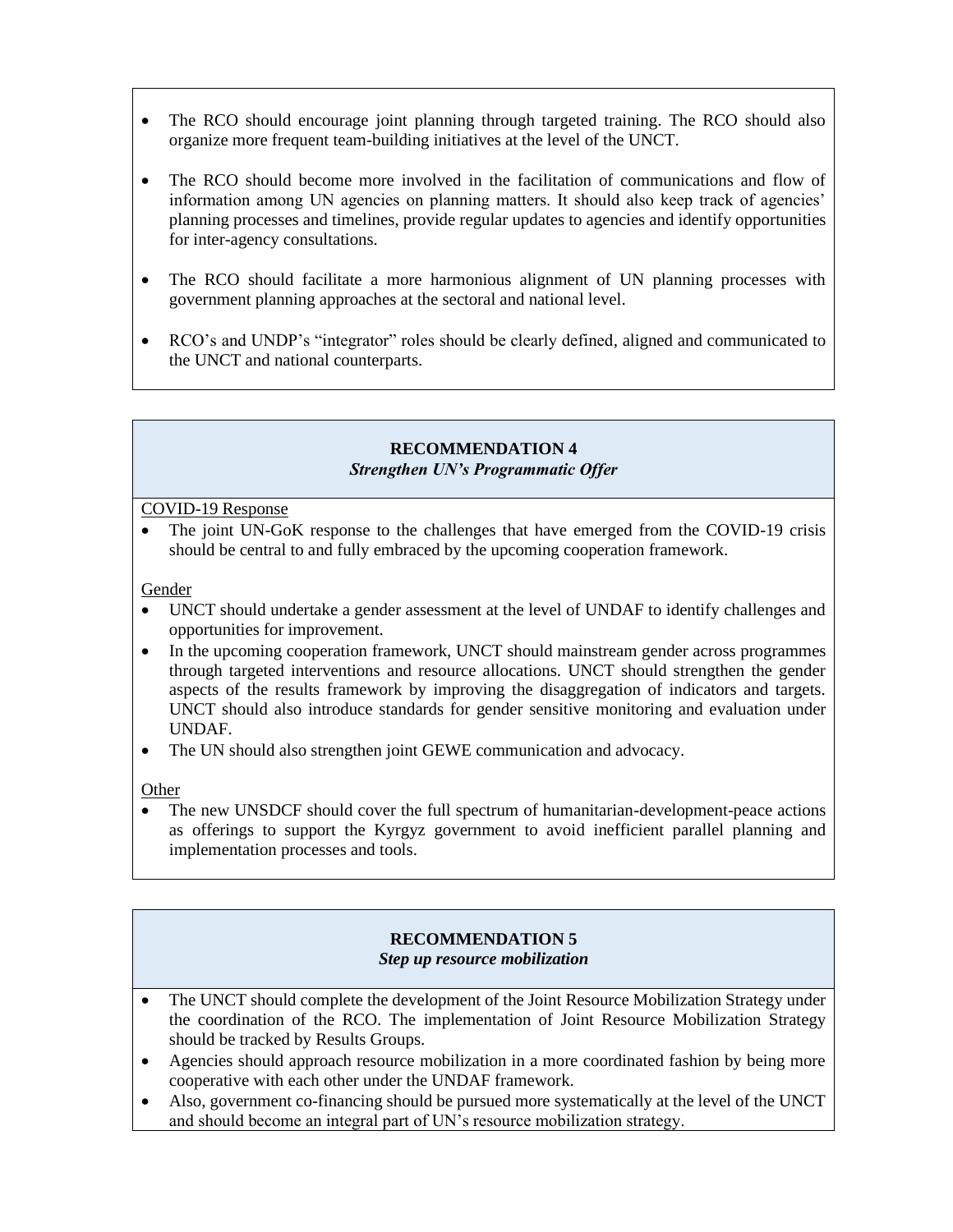- RCO should step up its role in coordinating resource mobilization among agencies by ensuring that agency efforts are harmonized and not creating overlaps.
- UNCT should explore joint implementation opportunities with IFIs active in the areas covered by the UNDAF to leverage their resources.

### **RECOMMENDATION 6**

### *Step up engagement with the Government, civil society and private sector*

### Government

- UNCT should strengthen the engagement with the Government under the UNDAF framework.
- Depending on how the COVID-19 situation will evolve, it will be important for the UN to begin to organize regular JSC meeting even in the online format, if physical meetings with not be feasible. A review of progress made under UNDAF and a discussion of the COVID-19 recovery priorities are long overdue. Also, the findings of this evaluation and the discussion of its recommendations could be part of the agenda for the upcoming JSC meeting.
- The RGs should be redesigned to allow for a more effective participation of government counterparts;
- Better communications should be established by the UNCT with the Government especially with the political leadership.

## Civil Society

- UN should strengthen its engagement with civil society. It will be important to have a more coherent approach at the UN level (across agencies) for how support to civil society, especially capacity building assistance, is designed and delivered. UN will explore the harmonised approach to channel the support to build capacity and network of civil society.
- UNCT should explore possibilities for engaging civil society more systematically in the UN joint coordination structures.
- UNCT should make greater efforts in consulting civil society in UN lead processes.

## Private Sector

- UN should step up its engagement with the private sector to ensure that private sector resources are deployed more effectively towards the solution of development problems.
	- o Identify potential partners among private companies with strong social responsibility
	- o Build partnership with private environment-friendly private companies
	- o Use partnerships with the private companies to promote women's empowerment.
	- o Promote the PPP model in the public sector.

# **RECOMMENDATION 7**

## *Strengthen tracking of pilots and focus on policy implementation*

- The UN should track the performance of pilots over time the lessons they generate during the piloting stage and the extent to which they get replicated and scaled up. As part of the monitoring system, the UN should seek to track pilot initiatives over time and after a pilot's lifetime. The UN should document more effectively results, lessons, experiences, and good practices and share them more widely.
- The UN should take a more systematic approach to policymaking by paying particular attention to the issue of implementation. Policy development should be clearly linked to public budgets.